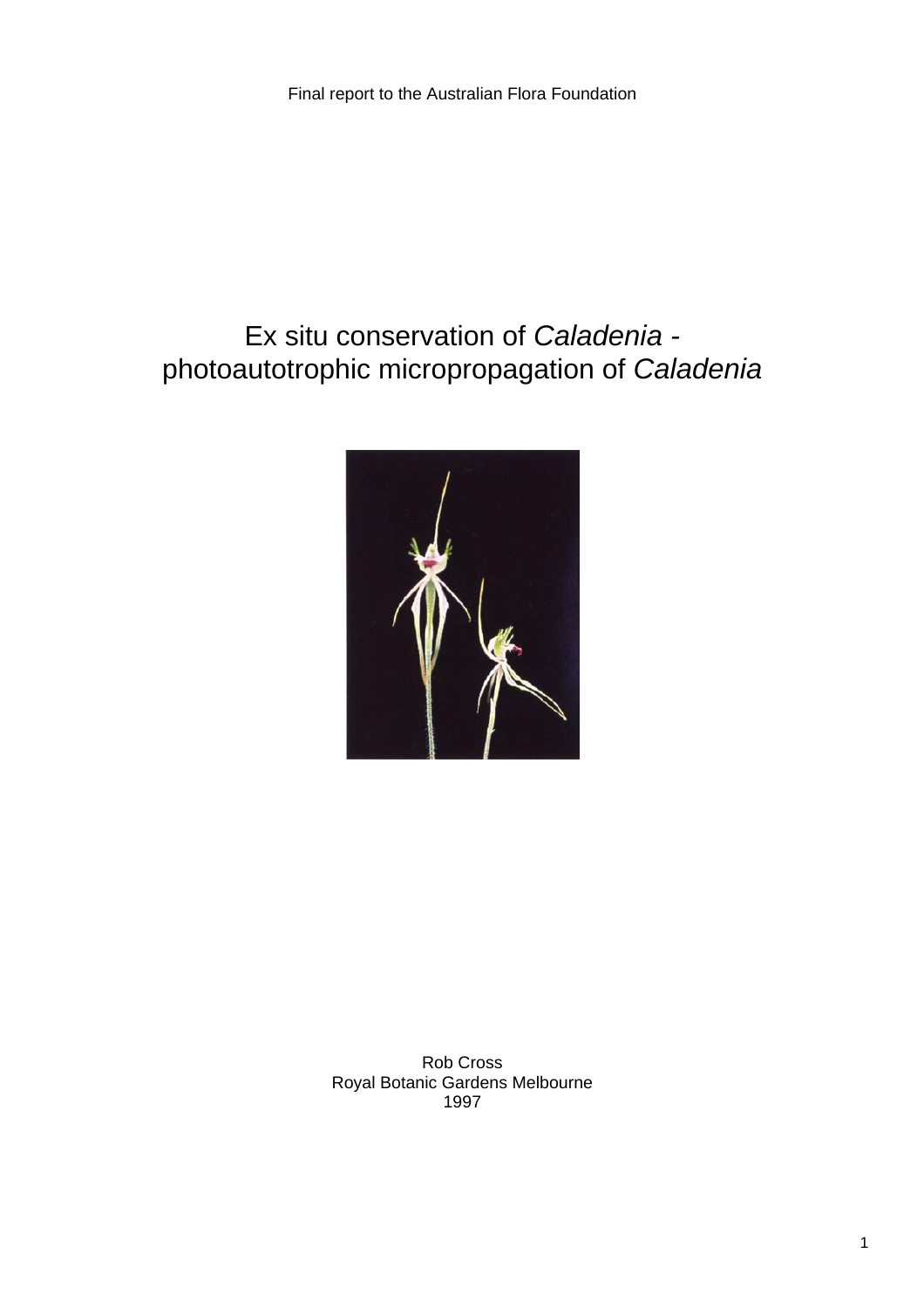### **Acknowledgement**

The work presented here was undertaken by Gayle Marven for her Bachelor of Science Honours degree. Gayle's project, *Photoautotrophic micropropagation of* Caladenia tentaculata *Schltdl. (Orchidaceae)*, was undertaken with the Department of Ecology and Evolutionary Biology, Monash University and the Royal Botanic Gardens Melbourne.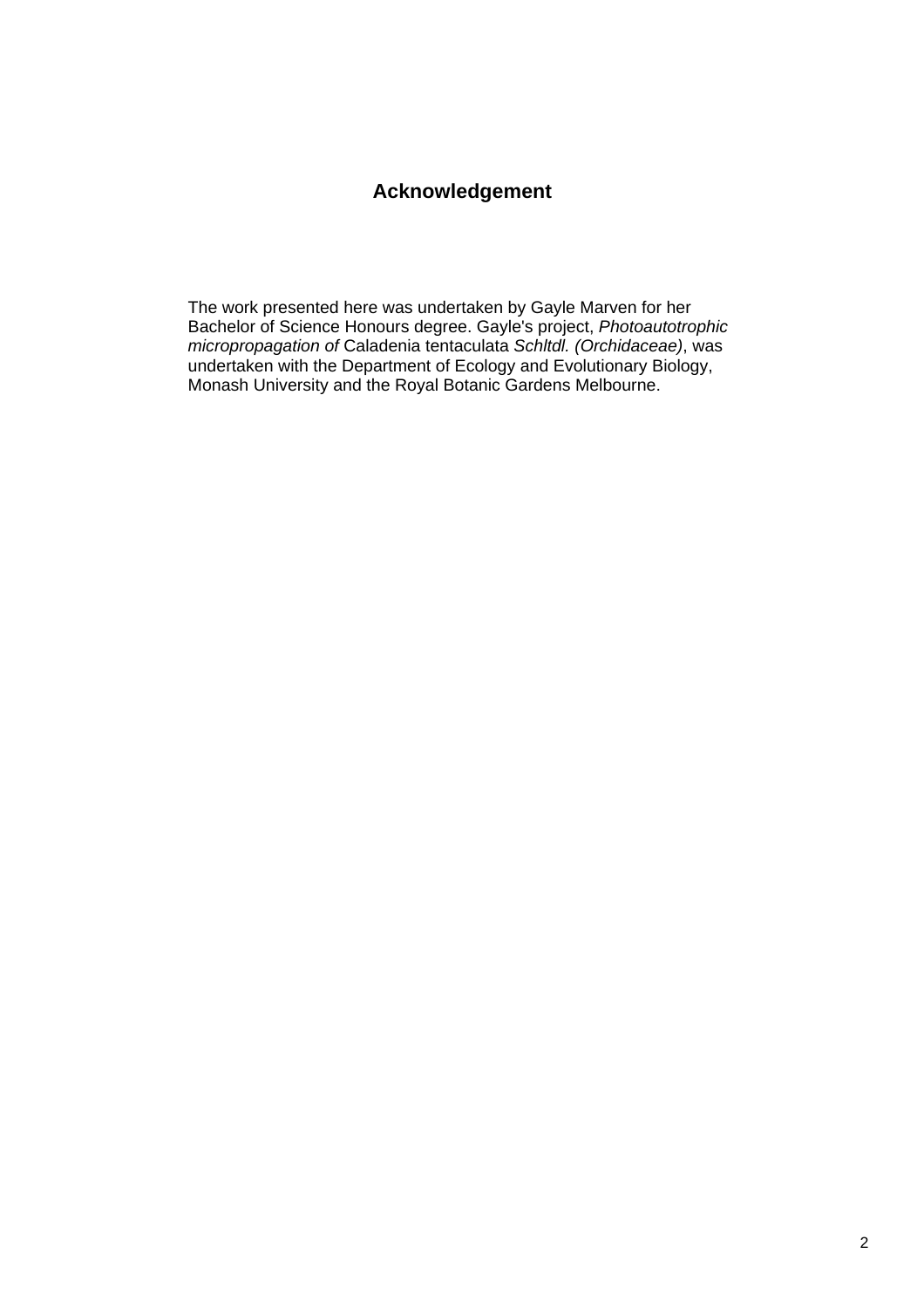### **Contents**

| <b>Acknowledgement</b> |  |
|------------------------|--|
|                        |  |

| <b>Summary</b>                                                                                                                                                                                                                                                                 | 1  |
|--------------------------------------------------------------------------------------------------------------------------------------------------------------------------------------------------------------------------------------------------------------------------------|----|
| 1. Introduction                                                                                                                                                                                                                                                                | 2  |
| 2. Materials and methods                                                                                                                                                                                                                                                       | 3  |
| 2.1 Choice of species<br>2.2 Origin of plant and fungal material<br>2.3 Experimental design<br>2.3.1 Germination<br>2.3.2 In vitro plantlet growth rate<br>2.3.3 1 In vitro plantlet anatomy<br>2.3.4 Effect of photoautotrophic conditions on the growth of mycorrhizal fungi |    |
| 3. Results                                                                                                                                                                                                                                                                     | 6  |
| 3.1 Germination<br>3.2 In vitro plantlet growth rate<br>3.3 In vitro plantlets anatomy<br>3.4 Effect of photoautotrophic conditions on the growth of mycorrhizal fungi                                                                                                         |    |
| 4. Discussion                                                                                                                                                                                                                                                                  | 10 |
| <b>References</b>                                                                                                                                                                                                                                                              | 12 |

**Appendix**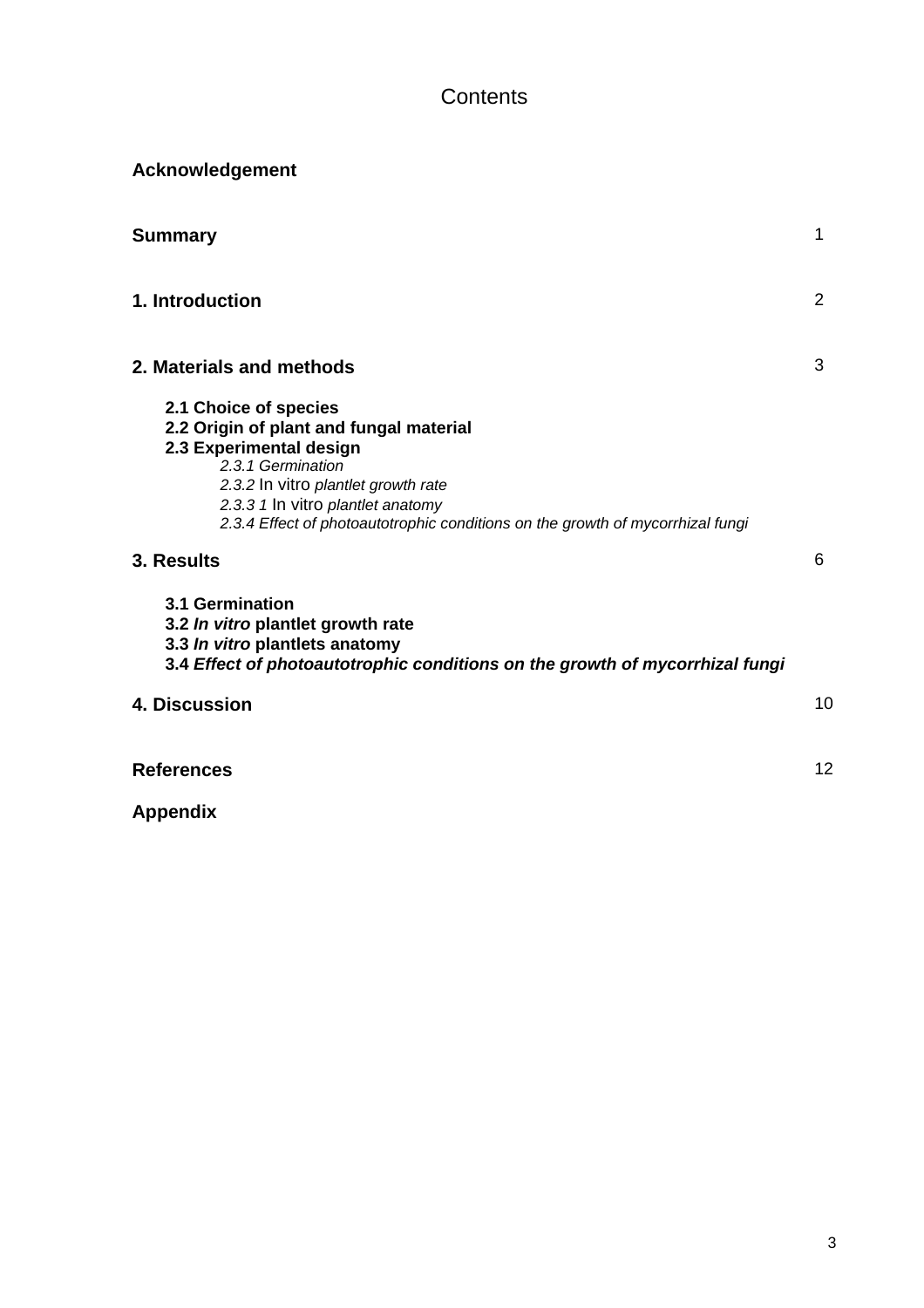### **Summary**

Many species of Australia's rich terrestrial orchid flora are under threat, and active intervention is required to ensure their continued existence. The genus *Caladenia,* which includes the Spider Orchids, has a particularly large number of species that are threatened. Plantlets of *Caladenia* species produced through *in vitro* symbiotic germination for reintroduction into natural habitats, have less than 10 percent survival ex vitro, which may be due to altered anatomy, physiology and biochemistry caused by the *in*  vitro environment. Photoautotrophic micropropagation with its raised carbon dioxide and light levels, has been found to increase growth rates for the epiphytic orchid, *Cymbidium* (Kozai *et al.,* 1987) and for *Eucalyptus camaldulensis,* to increase both growth rates and plantlet survival *ex vitro*. In this study, the germination and growth of photoautotrophically micropropagated *Caladenia tentaculata* plantlets was compared with plantlets produced in the usual non-photoautotrophic way.

Photoautotrophic conditions did not result in improved symbiotic germination and growth of the common orchid species *C. tentaculata,* and therefore may not be suitable for threatened *Caladenia* species. It was found for *C. tentaculata* that optimum germination occurred with low light and ambient carbon dioxide levels rather than high light and raised carbon dioxide concentrations, and light and raised carbon dioxide levels inhibited the growth of the associated *Caladenia* mycorrhiza.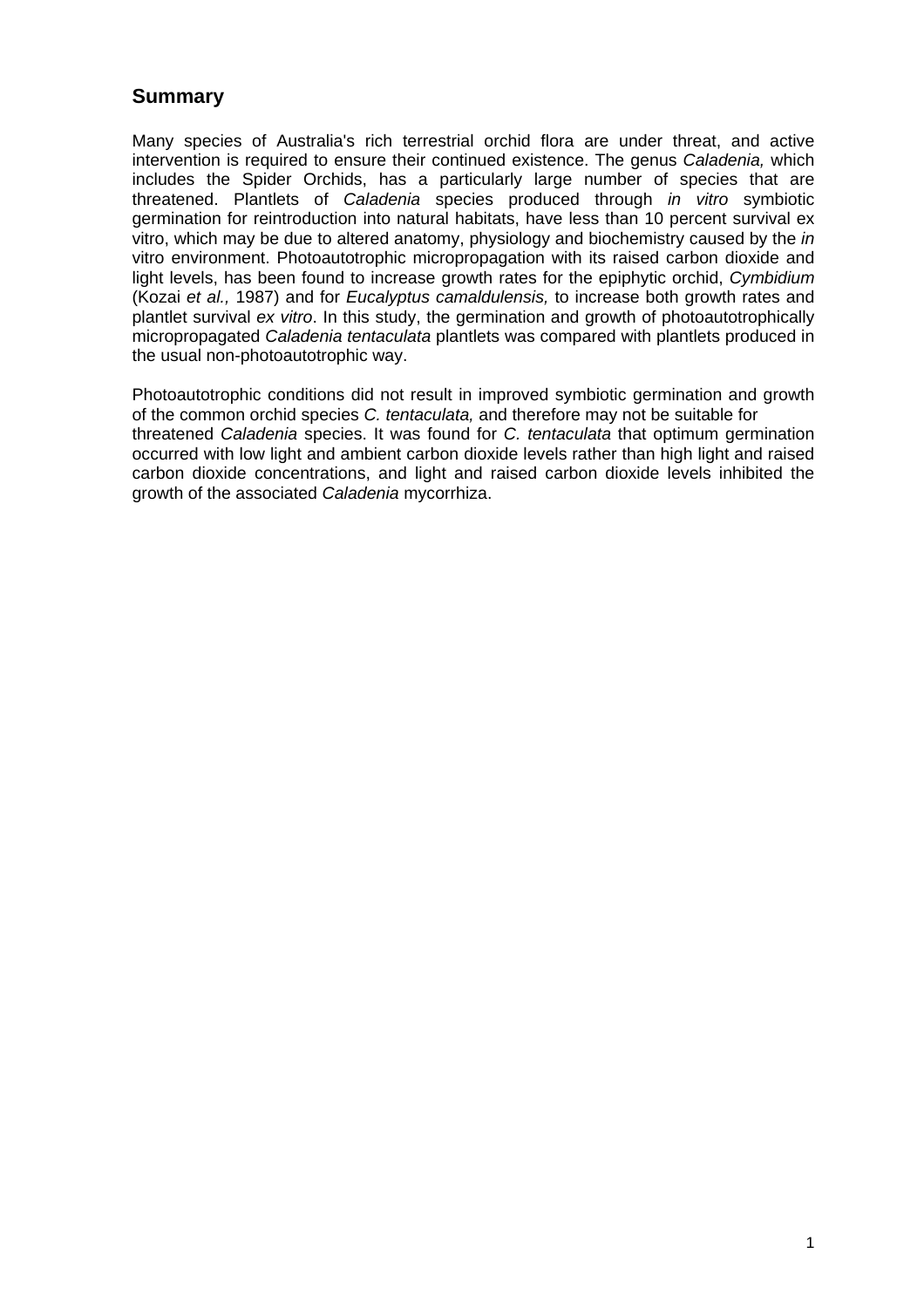### **1. Introduction**

The orchid flora in Australia is particularly rich with over 1000 species. The majority of species are terrestrial and these are found predominantly in the south-eastern and southwestern parts of Australia. Many species are under threat, and active intervention is required to ensure their continued existence.

The genus *Caladenia,* which includes the Spider Orchids, has a particularly large number of species that are threatened. The Royal Botanic Gardens has established techniques to enable the *in vitro* symbiotic germination of *Caladenia* species as a part of an integrated conservation project with the Department of Conservation and Natural Resources. The production of plantlets, ultimately destined for reintroduction into their natural habitat, has been possible with these techniques. However, the survival rate of plantlets *ex vitro* has been less than ten percent. Many studies offer explanations for poor survival rates of micropropagated plants (Preece & Sutter, 1991), and these include the effect the *in vitro* micropropagation environment has on the anatomy, physiology and biochemistry of the plant.

Changing the *in vitro* environment that plantlets are produced in offers a solution to this problem. Kozai's (Kozai, 1991; Kozai *et al.,* 1994a; Kozai *et al.,* 1994b) development of photoautotrophic micropropagation for the production of plantlets has shown that this method's raised carbon dioxide and light levels, and the lack of sucrose in the medium, increases the growth rate of plantlets. Recent experimentation by Kirdmanee *et al.,* (1995) has shown that 100% of *Eucalyptus camaldulensis* plantlets micropropagated photoautotrophically with vermiculite as a supporting medium survived when moved from the *in vitro* to the *ex vitro* environment compared with 55% survival for plantlets produced in nonphotoautotrophic conditions using the usual agar as the support medium. It is thought that that the higher light and carbon dioxide levels, and the lack of sucrose in the medium of the photoautotrophic micropropagation method, stimulates photosynthesis in the plantlet and produces an anatomy, physiology and biochemistry more equivalent to plants growing in nursery or field conditions. The vermiculite provides a better support medium for the development of roots.

The aim of this study was to determine whether *Caladenia* plantlets produced in a photoautotrophic micropropagation environment have a higher percentage germination and improved growth, compared to plants grown under heterotropic conditions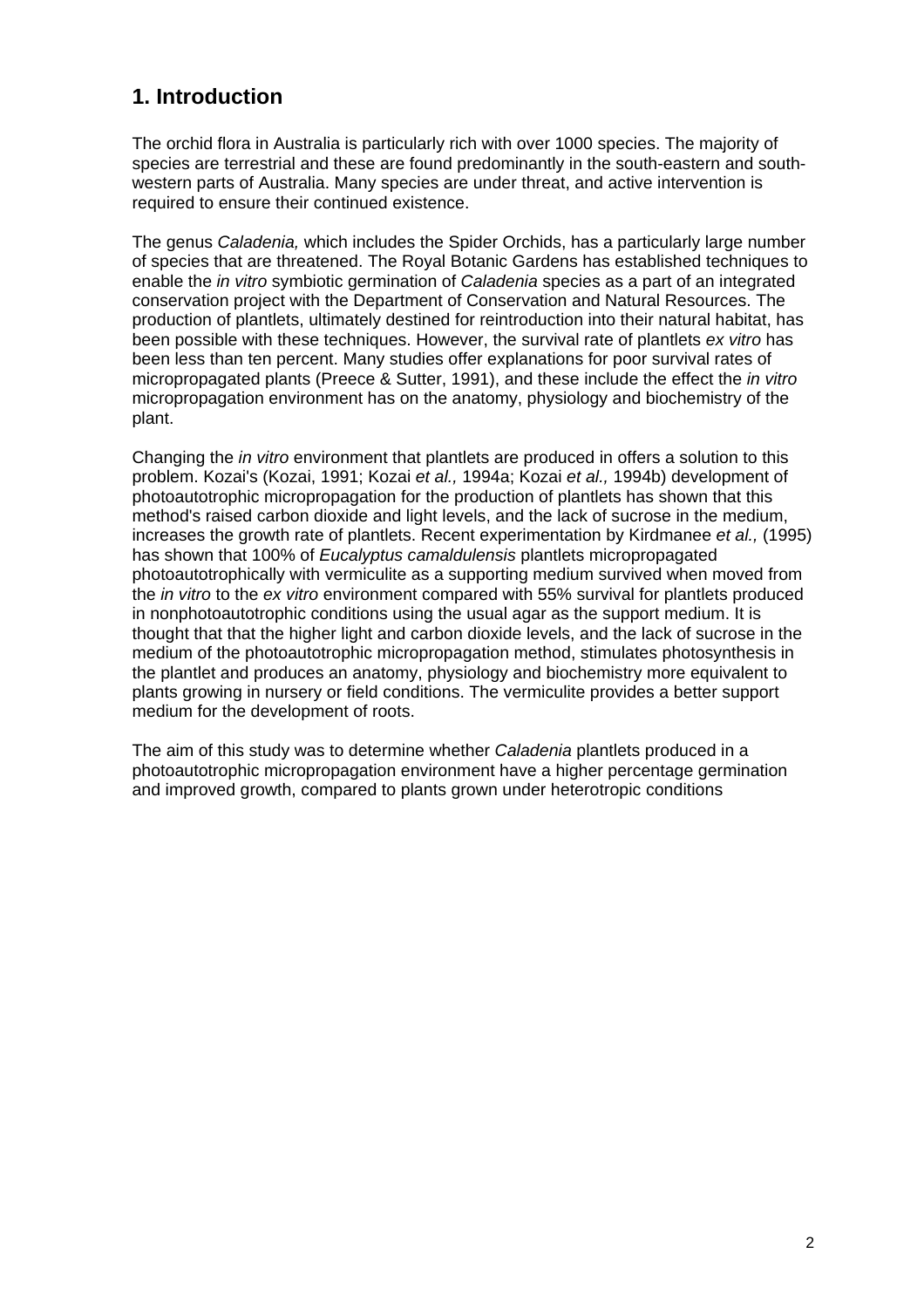### **2. Materials and Methods**

#### **2.1 Choice of species**

The species *Caladenia tentaculata* was chosen as it is widespread, plant material was readily available, and it was considered to be an appropriate model for threatened species without adding additional threats to them.

#### **2.2 Origin of plant and fungal material**

Seed from a *Caladenia tentaculata* plant cultivated in the Royal Botanic Gardens Nursery since 1985 was used. The seed was collected in 1993 and stored at 4ºC until used.

Mycorrhizal fungus was isolated from the collar of a *C. tentaculata* plant collected from Portland in 1995 and stored at Kings Park and Botanic Garden. The fungus was cultured on Fungal Isolating Medium (FIM).

#### **2.3 Experimental design**

#### *2.3.1 Germination*

Germination was recorded for four treatments, Treatment 1, the control, reproducing the standard *in vitro* micropropagation environment of uncontrolled C0<sub>2</sub> (sealed flask), and low light (30  $\mu$ mol.m<sup>-2</sup>s<sup>-1</sup>). Photoautotrophic conditions were provided in Treatment 4, with elevated C0<sub>2</sub> and high light (a raised photosynthetic photon flux (PPF) of 230  $\mu$ mol.m<sup>-2</sup>s<sup>-1</sup>). The remaining two treatments provided partial photoautotrophic conditions with carbon dioxide being at least maintained at ambient atmospheric levels or elevated. Table 1 summarises the treatments.

|                  | $CO2$ level in flask <sup>1</sup>          |                                               |                                                       |                 |
|------------------|--------------------------------------------|-----------------------------------------------|-------------------------------------------------------|-----------------|
| <b>Treatment</b> | $CO2$ not<br>controlled<br>(sealed flasks) | <b>Ambient</b><br>CO <sub>2</sub><br>(350ppm) | <b>Elevated</b><br>CO <sub>2</sub><br>$(1000$ ppm $)$ | Light leve1 $2$ |
| 1 (Control)      |                                            |                                               |                                                       | Low             |
|                  |                                            |                                               |                                                       | Low             |
|                  |                                            |                                               |                                                       | Low             |
|                  |                                            |                                               |                                                       | High            |

Table 1: Treatments to determine the effect of *in vitro* conditions on the germination of *Caladenia tentaculata* seed

**Note 1**: Ambient CO<sub>2</sub> 350 ppm; elevated CO<sub>2</sub> 1000 ppm **Note 2:** Low light 30  $\mu$ mol.m<sup>-2</sup>s<sup>-1</sup>; high 230  $\mu$ mol.m<sup>-2</sup>s<sup>-1</sup>

Maintenance of ambient  $CO<sub>2</sub>$  in treatment 2, and elevation of  $CO<sub>2</sub>$  in treatments 3 and 4 was achieved by the flow of air or  $CO<sub>2</sub>$  respectively through semipermeable silicon tubing installed in each flask in such a way as to retain sterile conditions (Figure 1). The flask lid also had a 10 mm teflon spot to allow gaseous exchange. The air or  $CO<sub>2</sub>$  was supplied to the flasks through  $CO<sub>2</sub>$  impermeable tygon and nylon tubing. The concentration of the  $CO<sub>2</sub>$ in each flask was maintained at 1000 ppm by regulating the flow rate through the silicon tubing, and it was monitored by sampling the flask atmosphere and measuring the  $CO<sub>2</sub>$ concentration in a gas analyser against an air standard.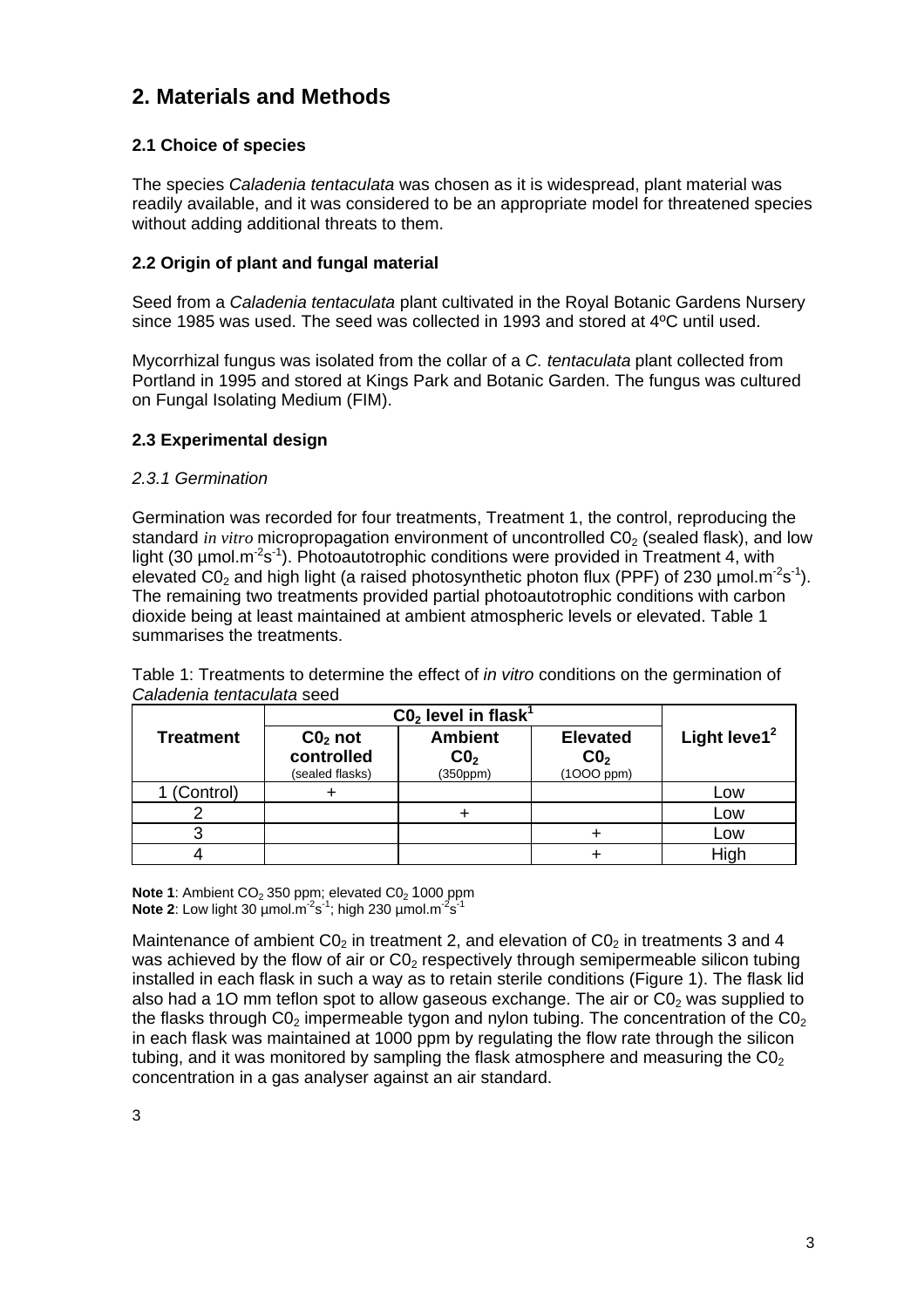Low light levels were provided using OSRAM 36 watt cool white fluorescent tubes and high light levels were provided using Radium HRI-T 400 W/D metal halide lights. Light levels were measured using a Li-Cor Ll 250 Integrating Quantum Photometer.



**Figure 1:** Diagram representing the method for raising carbon dioxide levels in the flasks

Surface-sterilised *C. tentaculata* seeds on sterile Whatman No. 1 filter paper squares (25mm x 25mm) were placed on oats agar (2.5gL $^1$  finely ground oats; 10 gL $^1$  agar; pH 5.5) in the sterile flasks. Four agar blocks (4mm x 4mm x 4mm) of the mycorrhizal fungi isolated from C. *tentaculata* were placed on each edge of the filter paper square.

Flasks were incubated at 18ºC in the dark for 28 days and then exposed to 12 hours of light per 24 hour period.

The number of germinated seeds was recorded and percentage germination calculated for the four treatments.

#### **2.3.2 In vitro** *plantlet growth rate*

Equal numbers of *Caladenia tentaculata* plantlets that had been germinated symbiotically with fungus in non-photoautotrophic conditions were placed in either non-photoautotrophic or photoautotrophic conditions 77 days after germination was initiated. Additional leaf growth for the plantlets under the two *in vitro* conditions was measured after a further 26 days of incubation.

#### **2.3.3 In vitro** *plantlet anatomy*

Plantlet anatomy was observed using light microscopy or scanning electron microscopy using a Hitachi S570 Scanning Electron Microscope (SEM).

#### **2.3.4** *Effect of photoautotrophic conditions on the growth of mycorrhizal fungi*

As germination of Australian terrestrial orchid seed relies on mycorrhizal fungi, two trials were undertaken to determine the effect of photoautotrophic conditions on the growth of the fungus.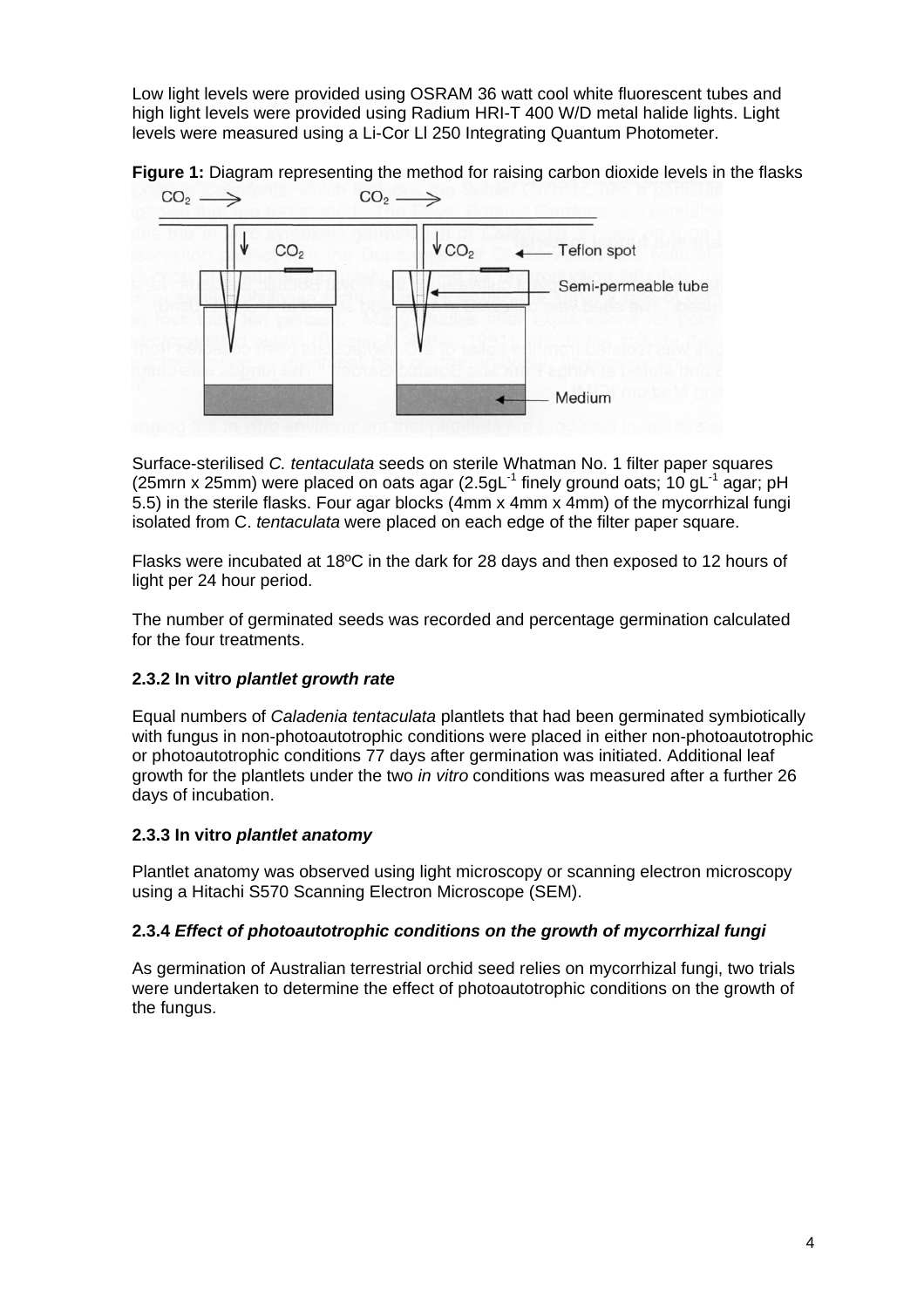In the first trial, the orchid mycorrhizal fungi was grown for 42 days on oats agar medium *in vitro* with photoautotrophic light levels (230 µmol.m<sup>-2</sup>s<sup>-1</sup>) and without light, and in sealed and unsealed flasks (that is, with and without passive aeration). Growth was measured by colony diameter.

In the second trial, the orchid mycorrhizal fungus was grown for 28 days on oats agar medium *in vitro* with exposure to elevated CO<sub>2</sub> (1000 ppm) and no light, low light (30  $\mu$ mol.m<sup>-2</sup>s<sup>-1</sup>) or high light levels (230  $\mu$ mol.m<sup>-2</sup>s<sup>-1</sup>). Growth was measured by colony diameter.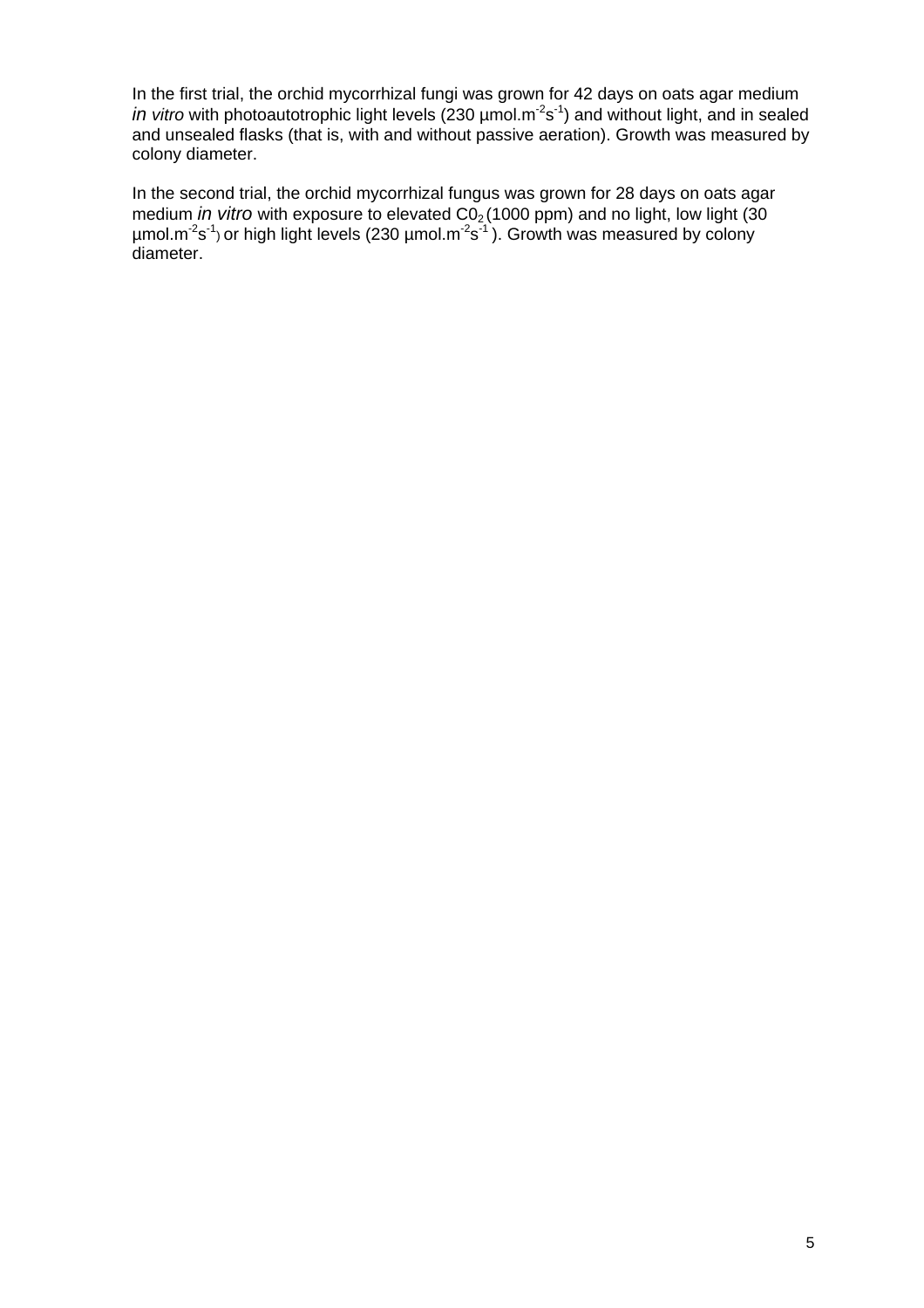### **3. Results**

#### **3.1 Germination**

The percentage germination of *Caladenia tentaculata* was highest when seeds were exposed to ambient levels of carbon dioxide and low light levels *in vitro* (Treatment 2). Treatments exposed to elevated carbon dioxide levels, both with low and high light levels, had the lowest percentage germination (Treatments 3 & 4). Figure 2 summarises the germination results for the four treatments.



#### **3.2** *In vitro* **plantlet growth rate**

Established non-photoautotrophic *Caladenia tentaculata* plantlets (77 days post the initiation of germination) incubated over an additional 26 day period *in vitro* under nonphotoautotrophic conditions grew more rapidly than plantlets grown over the same 26 day period under photoautotrophic conditions (raised light and  $CO<sub>2</sub>$  levels). Leaves of nonphotoautotrophically grown plantlets had grown an average of 5.0 mm in length compared with photoautotrophically grown plantlets that had grown an average of 3.1 mm.

#### 3.3 *In* **vitro plantlets anatomy**

Although the growth rate of plantlet leaves was on average greater in plantlets that remained in non-photoautotrophic *in vitro* conditions, the growth of the protocorm was slightly greater under photoautotrophic conditions. In addition, cells of the parenchymal tissue of the protocorm of photoautrophic plantlets developed red-violet pigmentation within six days of transfer to the photoautotrophic conditions (Figure 3). Protocorm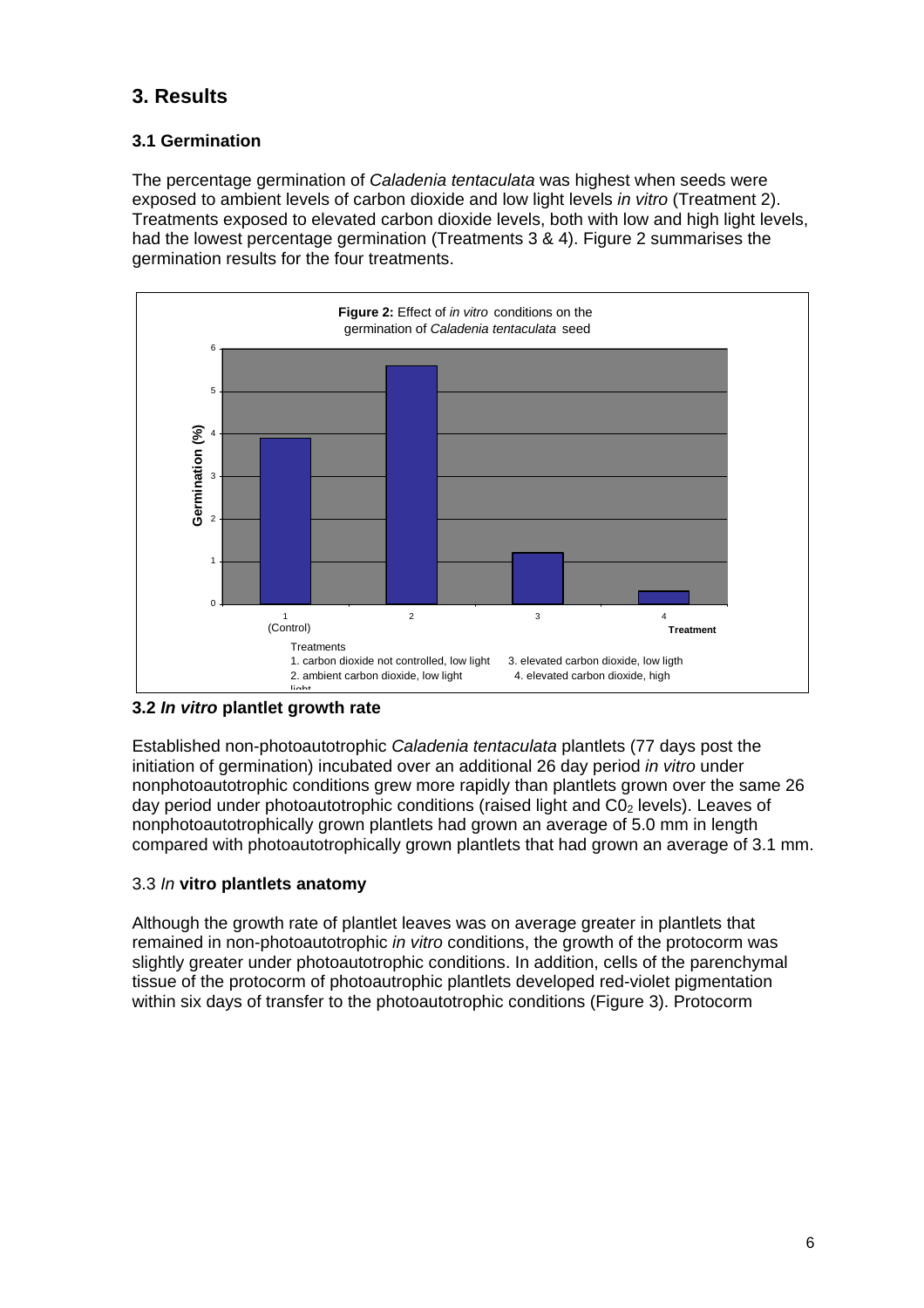**Figure 3:** Cells of the protocorm of *Caladenia tentaculata* plantlets grown under photoautotrophic conditions developed red-violet pigmentation (V).

Rhizoids (R) and shoot (S) are indicated



Figure 4: Cells of the protocorm of *Caladenia entaculata* plantlets grown under non- photoautotrophic conditions remain without pigmentation. Rhizoids (R) and shoot (S) are indicated.



**Figure 6:** Scanning electron micrograph of a *Caladeniaentaculata* plantlet. The leaf arose from a sheathing leaf base.



Figure 7: Scanning electron micrograph of a *Caladenia tentaculata* plantlet. The hairs on the leaf surface.

![](_page_9_Picture_8.jpeg)

parenchymal tissue of nonphotoautotrophically grown plantlets remained white without pigment (Figure 4).

Stomata were numerous on the surface of the protocorms of both photoautotrophically and non- photoautotrophically incubated plantlets, and their structure appeared similar in both treatments (Figure 5).

Figure 5: Scanning electron micrographs of plantlet protocorms indicating similar stomatal structure for plantlets grown under photoautotrophic conditions(left) and non-photoautotrophic conditions (right) Stomata are indicated by arrowheads.

![](_page_9_Picture_12.jpeg)

Leaves of the plantlets arose from a sheathing leaf base of the protocorm (Figure 6).

Hairs were observed on the leaf surface (Figure 7).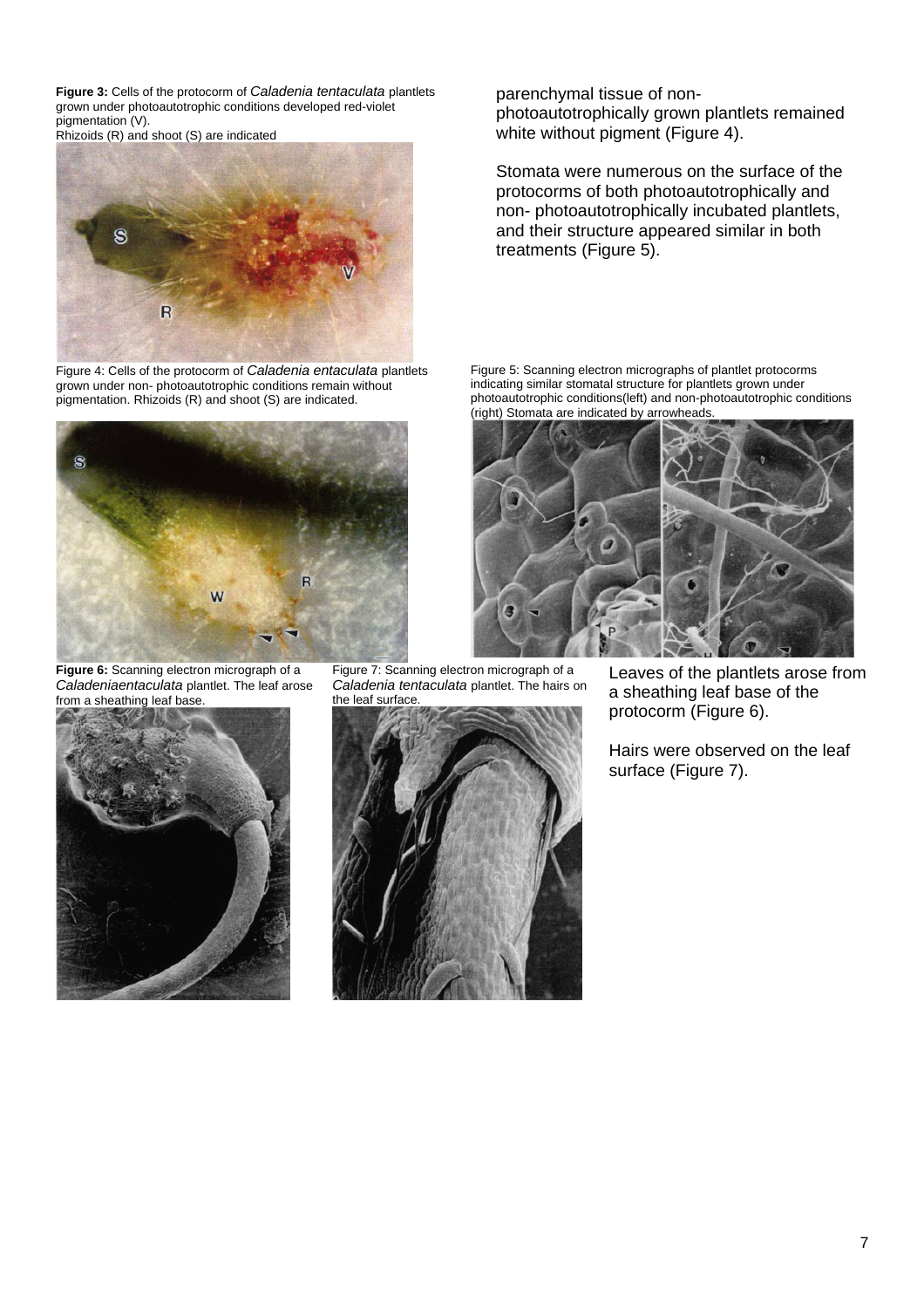The cuticle of the leaf had a regularly patterned surface (Figure 8). Closed stomata were present for both non-photoautotrophic and photoautotrophic treatments at the tip, on the ventral surface, and on the sides of the leaves (Figure 9), but were absent on the dorsal surface.

Figure 8: Scanning electron micrograph of a *Caladenia tentaculata* plantlet leaf cuticle.

![](_page_10_Picture_2.jpeg)

Figure 9: Scanning electron micrograph of a *Caladenia tentaculata* plantlet leaf side with closed stomata.

![](_page_10_Picture_4.jpeg)

#### *3.4 Effect of photoautotrophic conditions on the growth of mycorrhizal fungi*

The fastest mycorrhizal growth, as measured by colony diameter, was in sealed flasks incubated without light, where the mean colony diameter reached 65 mm in 42 days. Introducing high light (230 µmol.m<sup>-2</sup>s<sup>-1</sup>) to sealed flasks or to unsealed flasks resulted in a reduced mean colony diameters of 44 mm for sealed flasks (68% smaller than sealed flasks incubated without light) and 28 mm for unsealed flasks (74% smaller than colonies incubated in unsealed flasks without light) (Figure 10).

The inhibitory effect of light on colony growth is also clearly indicated in the second trial where the mycorrhizal fungus was incubated with a raised  $CO<sub>2</sub>$  atmosphere (1000 ppm) and with no, low (30  $\mu$ mol.m<sup>-2</sup>s<sup>-1</sup>) or high light levels (230  $\mu$ mol.m<sup>-2</sup>s<sup>-1</sup>). After 28 days the mean colony diameter of the high light treatment (230  $\mu$ mol.m<sup>-2</sup>s<sup>-1</sup>) was less than 15% that of the dark treatment (Figure 11).

Allowing gaseous exchange between the flask and the normal atmosphere reduced mycorrhizal growth. For flasks incubated in either the light or the dark, mean colony diameters were smaller when flasks were unsealed (Figure 10). For flasks incubated in the dark, the mean colony diameter of sealed flasks was 1.7 times larger than for the unsealed flasks. For flasks incubated in the light (230  $\mu$ mol.m<sup>-2</sup>s<sup>-1</sup>), the mean colony diameter for sealed flasks was 1.6 times larger than for the unsealed flasks.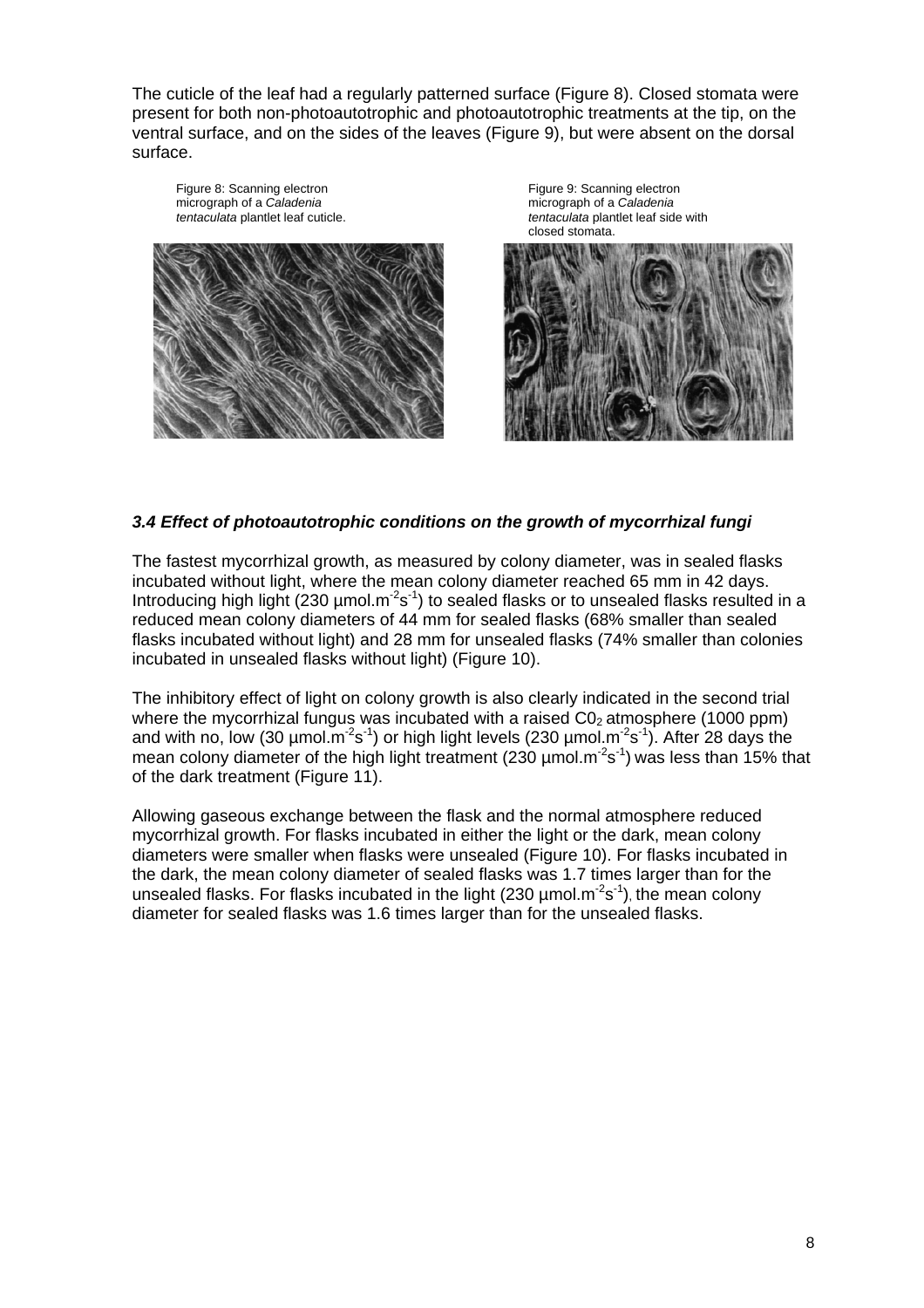![](_page_11_Figure_0.jpeg)

![](_page_11_Figure_1.jpeg)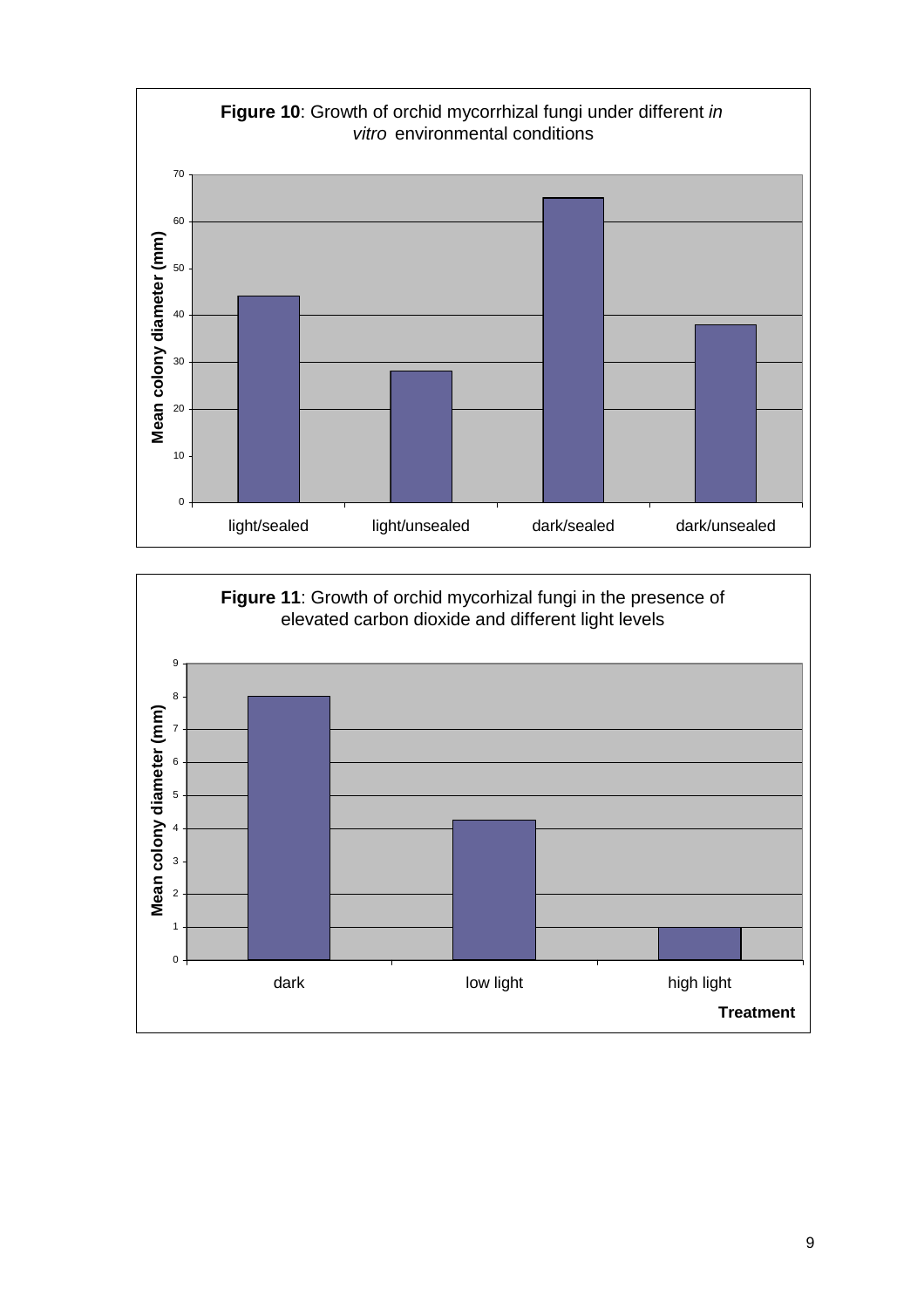### **4. Discussion**

It has been shown that photoautotrophic *in vitro* conditions provide an improved micropropagation environment and thus increased growth rates for the epiphytic orchid, *Cymbidium* (Kozai *et al*., 1987). Growth rates have also been increased for non-orchid species such as *Eucalyptus camaldulensis* in photoautotrophic *in vitro* conditions, and the improved plantlet quality has also increased survival rates during the acclimatisation period after deflasking (Kirdmanee et al., 1995).

Improved germination rates and in vitro growth of the Australian terrestrial orchids belonging to the genus *Caladenia* would assist the conservation program for a number of threatened species in the genus by providing an increased number of plants that can be used for reintroduction into natural habitats. However, the trials undertaken in the current project did not indicate that photoautotrophic conditions can successfully be applied to the common orchid species *Caladenia tentaculata,* and therefore may not be suitable for threatened *Caladenia* species. It was found with *C. tentaculata* that

- optimum germination occurred with low light and ambient carbon dioxide levels
- the growth rate of seedlings was slightly greater in non-photoautotrophic conditions
- light inhibited the growth of the Caladenia-associated mycorrhiza, and
- the growth rate of the Caladenia-associated mycorrhizal fungus was greater in sealed flasks with non-photoautotrophic conditions than in aerated flasks.

The special relationship that Australian terrestrial orchids have with mycorrhizal fungi dictates that the *in vitro* conditions provided need to be suitable for the growth of the fungus as well as the orchid plant itself. It is clear from these trials that photoautotrophic conditions do not favour the growth of the *Caladenia tentaculata*-associated fungus. The growth rate of the fungus slows with increasing light intensity, and therefore the high light of photoautotrophic conditions means slower mycorrhizal growth (Figure 11). This may explain, at least in part, the poor response of *Caladenia tentaculata* to photoautotrophic conditions, although it is not possible to determine from the current trials to what extent the effect of high light levels on fungal growth, causes lower germination and growth rates.

In addition to higher light intensities, elevated carbon dioxide levels also appear to play a negative role in the *in vitro* symbiotic germination of *Caladenia tentaculata*. Carbon dioxide levels elevated above normal atmospheric conditions, reduced the in vitro percentage germination of *C. tentaculata* seeds compared with those in aerated flasks where carbon dioxide levels remain closer to ambient atmospheric carbon dioxide concentrations (Figure 2). In sealed flasks too, where respiring explants can raise carbon dioxide concentrations above normal atmospheric levels during dark periods (Fujiwara, 1987), a lower percentage germination was observed compared with the aerated flasks, although the effect was not as marked. Aerating the flasks, that is providing ambient atmospheric carbon dioxide concentrations, resulted in the highest germination.

The red-violet pigmentation that developed in protocorm tissue of plantlets placed into photoautotrophic conditions may be an indication that these conditions cause stress to the orchid plant. UV light is known to cause the synthesis of pigments such as anthocyanins that help protect plant tissue from the harmful effects of the UV rays, and it has been shown (Rudat & Goring 1995) that the formation of betacyanin-containing red-violet pigments can be induced in *Chenopodium album* in vitro by exposing the explants with UV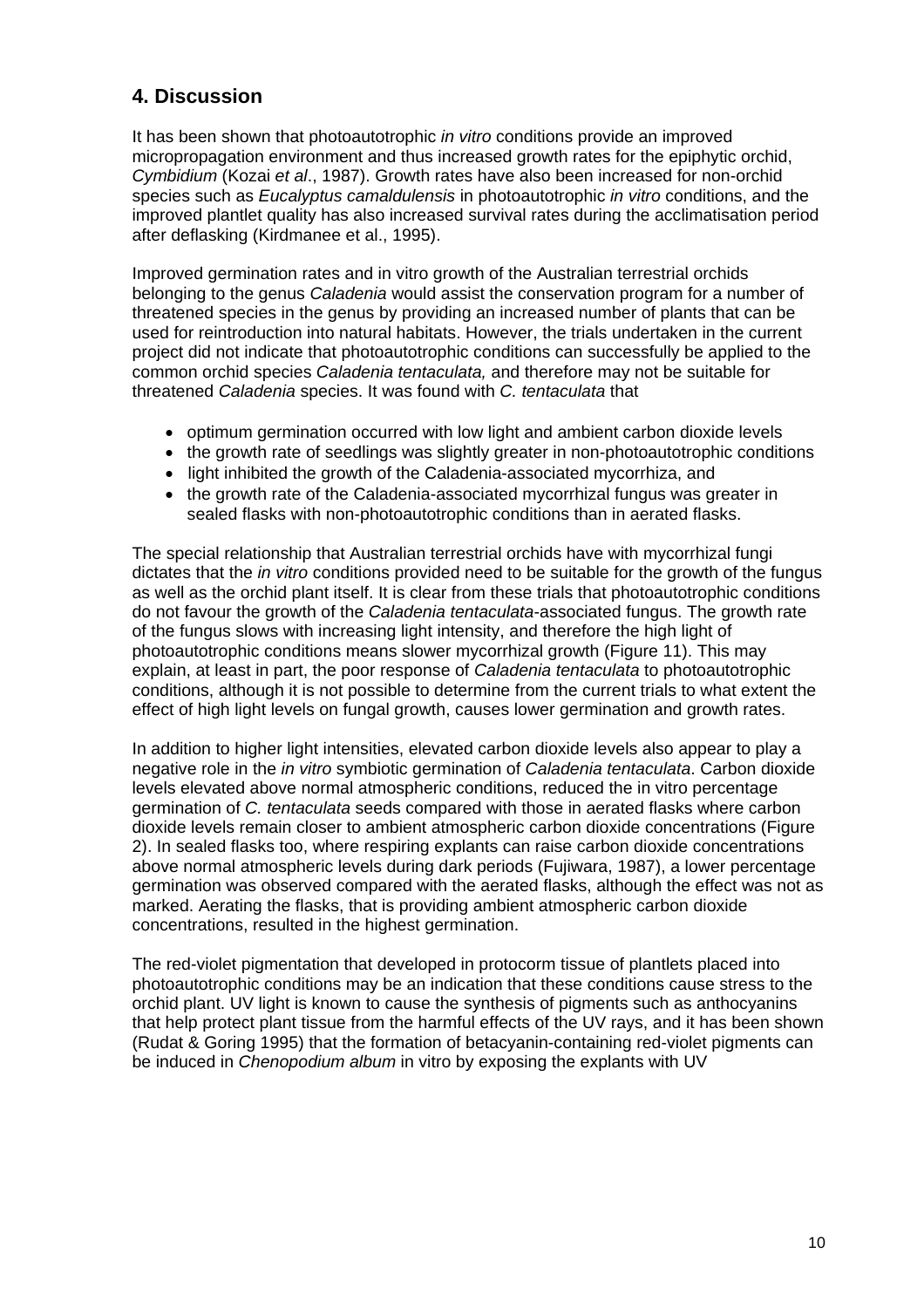light. UV light emitted from the metal halide lights used for these trials is a likely cause for the pigmentation that developed in the *Caladenia tentaculata* protocorms in the high light photoautotrophic conditions. Using alternative low UV emitting light sources or UV filters may be more appropriate for the *in vitro* symbiotic germination and growth of C. *tentaculata.* 

#### *Implications for conservation*

These trials indicate that photoautotrophic micropropagation is not an appropriate method for the terrestrial orchid *Caladenia tentaculata,* and is perhaps unsuitable for other species of Australian terrestrial orchids including those that are threatened. Both raised light and carbon dioxide levels adversely affected the germination of the *C. tentaculata* seed, and the growth of the associated mycorrhizal fungus.

However, the trials also indicate that some modifications to the usual nonphotoautotrophic *in vitro* conditions may improve germination and growth of symbiotically germinated *Caladenia* species. In particular, it is appropriate to aerate the flasks to provide ambient atmospheric carbon dioxide concentrations in the flask rather than the variable atmospheric carbon dioxide levels of sealed flasks.

Light levels need to be kept low for the fungus, but not necessarily for the *Caladenia* itself, although using low UV-emitting light sources and/or protecting the protocorm from light may be important. In nature, the fungi associated with orchids naturally grow through the soil, and are exposed to little or no light. An *in vitro* system where the fungus and seed are protected from high light levels initially, but allows the leaf of an older *Caladenia*  protocorm to grow into higher light levels, may stimulate higher photosynthetic levels and improved growth without negatively impacting on germination and growth. A thin layer of sterile coco-peat or similar material covering the seed, fungus and protocorms on the growth substrate may be suitable for this purpose.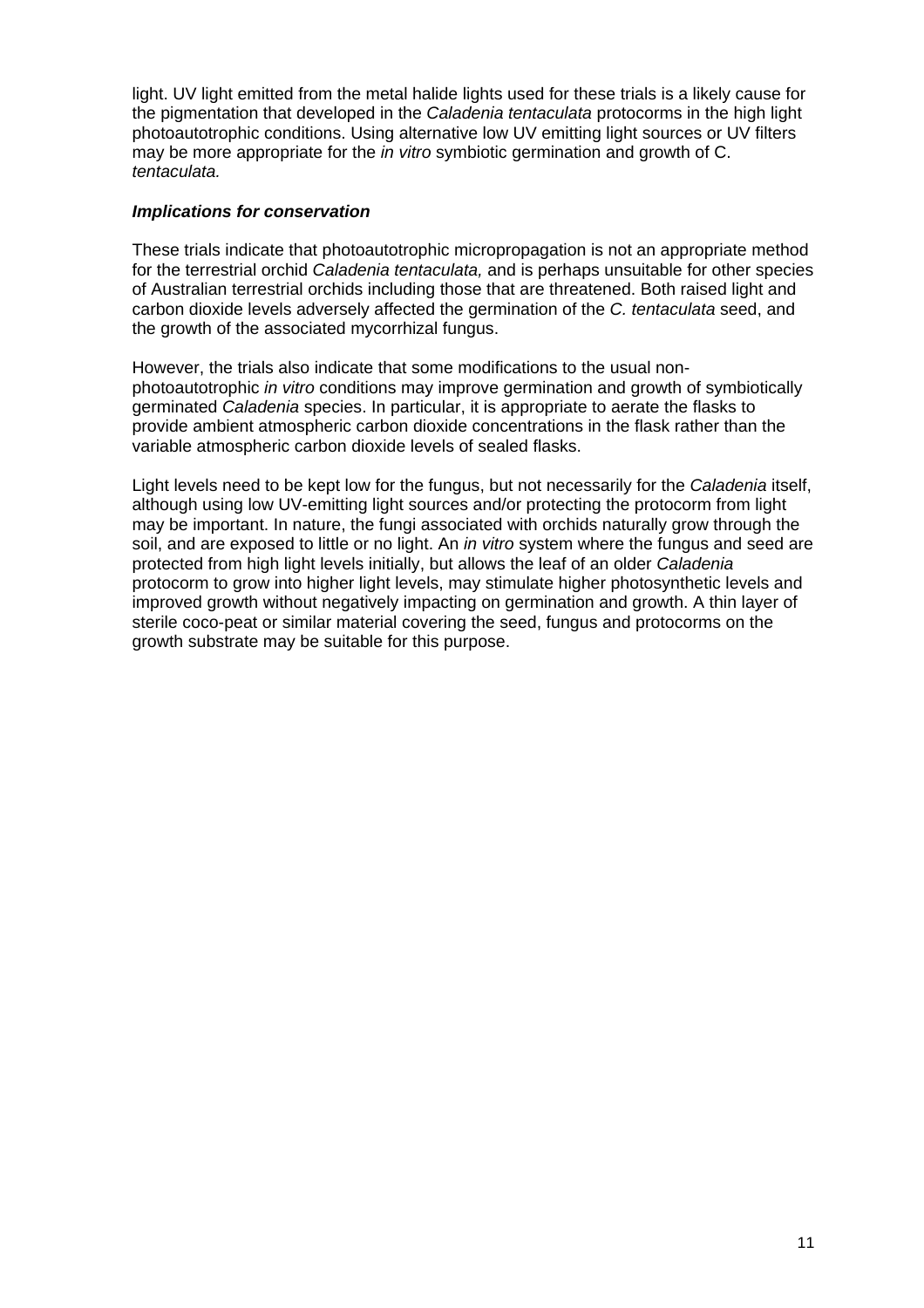### **References**

- Clements, M.A. & Ellyard, R.K. (1979) *The symbiotic germination of Australian terrestrial orchids.* American Orchid Society Bulletin 48(8): 810-816
- Fujiwara, K., Kozai, T & Watanabe, 1. (1987) Fundamental studies on environments in plant tissue culture vessels (3) Measurements of carbon dioxide gas concentration in closed vessels containing tissue cultured plantlets and estimates of net photosynthetic rates of the plantlets. Journal of Agricultural Meteorology 43(l): 21 30.
- Kirdmanee, C., Kitaya, Y. and Kozai, T. (1995) *Effects of C0<sub>2</sub> enrichment and supporting material* in vitro *on photoautotrophic growth of Eucalyptus plantlets* in vitro and ex vitro: *anatomical comparisons.* Acta Horticulturae 393: 111-118
- Kozai, T., Oki, H. & Fujiwara, K. (1987) *Effects of C0<sub>2</sub> enrichment and sucrose concentration under high photosynthetic photon fluxes on growth of tissue-cultured*  Cymbidium *plantlets during the preparation stage.* Proceedings of Symposium Florizel 87 Plant Micropropagation in Horticultural Industries Arlon, Belgium 135-141
- Kozai, T. (1991) Micropropagation under photoautotrophic conditions *in* Deburgh, P.C. & Zimmerman, R.H. (eds.) *Micropropagation - technology and application* Kluwer Academic Publishers, Dordrecht, The Netherlands.
- Kozai, T., Fujiwara, K. & Hayashi, M. (1994a) *Collected papers on environmental control in micropropagation Volume 1 (1986-1991)* Chiba University, Japan.
- Kozai, T., Kitaya, Y. & Fujiwara, K. (1994b) *Collected papers on environmental control in micropropagation Volume 2 (1992-1994)* Chiba University, Japan.
- Preece, J.E. & Sutter, E.G. (1991) Acclimatisation of micropropagated plants to the greenhouse and field *in* Deburgh, P.C. & Zimmerman, R.H. (eds.) *Micropropagation - technology and application* Kluwer Academic Publishers, Dordrecht, The Netherlands.
- Rudat, A. & Goring, H. (1995) *Induction of betacyanin formation in cell cultures of Chenopodium album under UV-light irradiation* Journal of Experimental Botany 46(282): 129-134.